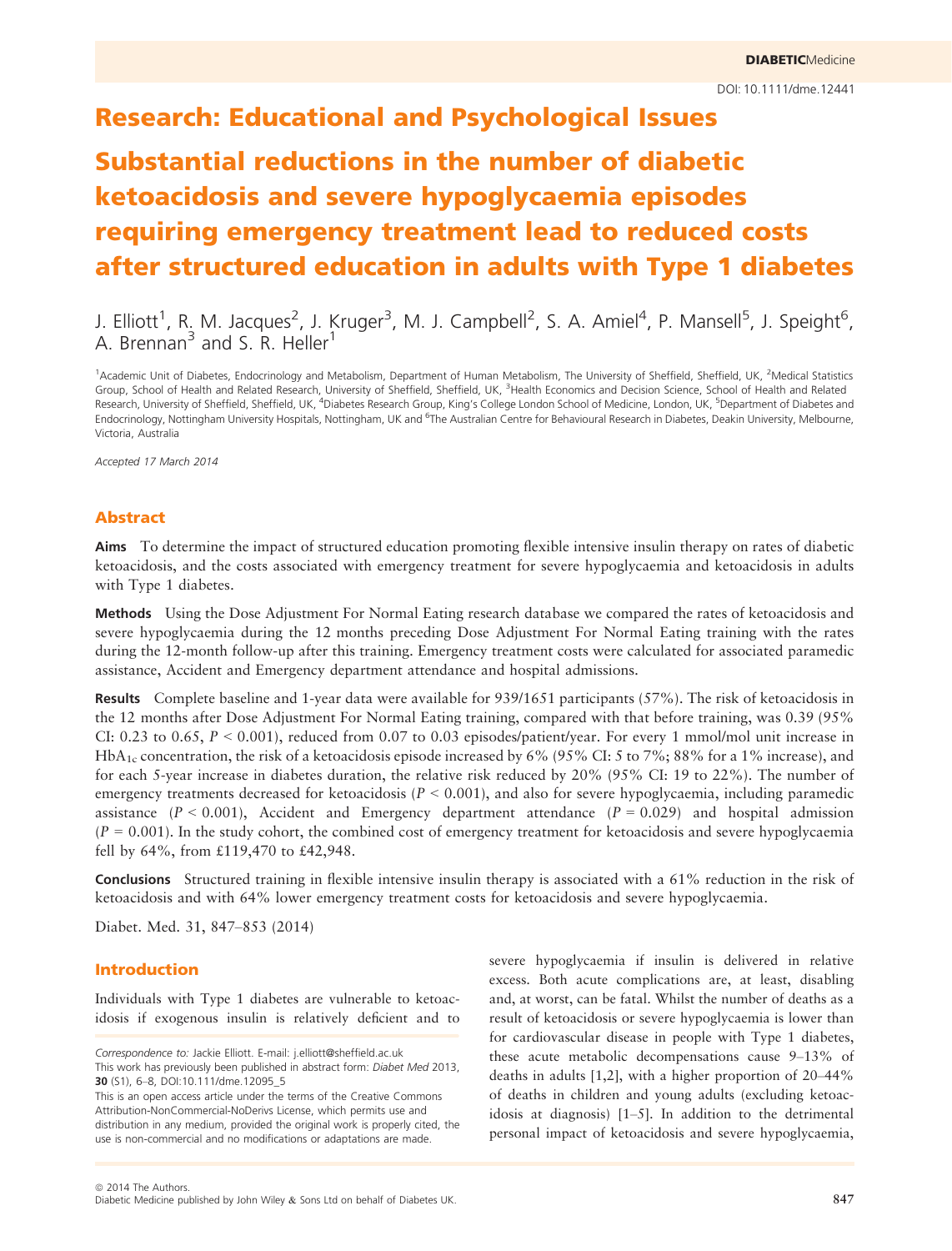# What's new?

- Diabetic ketoacidosis is a common but potentially fatal medical emergency. Among people with Type 1 diabetes there are ~6000 episodes per year in the UK but, until now, few interventions to reduce episodes have been reported. Both ketoacidosis and severe hypoglycaemia have a major impact on quality of life and attract considerable emergency treatment costs.
- Our data suggest that structured training in insulin self-management reduces both the rates of ketoacidosis and severe hypoglycaemia requiring emergency treatment, and their associated costs. This study reinforces the importance of making high-quality structured education more readily available to people with Type 1 diabetes.

the financial cost to healthcare providers of treating these acute complications is considerable [6]. The frequency of ketoacidosis in adults with Type 1 diabetes is estimated to be 0.8 to 8.6 events per 100 patient-years in the USA, Europe and Israel [7–9]. Figures from the recently published National Diabetes Audit [10] in the UK show that 6141 people with Type 1 diabetes were admitted to hospital once or more with ketoacidosis over a 12-month period, which is equivalent to an incidence of 3.32%. Each episode of ketoacidosis costs on average ~£900 [6], equating to a total of ~£5.5 m per year. It has been estimated that the incidence rate for emergency treatment of severe hypoglycaemia in people with Type 1 diabetes is  $\sim$ 11.5 per 100 patients-years [11]. In that study, the associated cost was estimated to be  $~$ -£6.5 m across the UK. More recently, in 2010, the estimated costs of severe hypoglycaemia were calculated at £13.6 m for England, although in that study no differentiation was made between Type 1 and Type 2 diabetes [12].

Among people with established Type 1 diabetes, ketoacidosis and severe hypoglycaemia are potentially avoidable if exogenous insulin is administered appropriately. As Type 1 diabetes is a long-term condition requiring intensive daily self-management, high-quality education and training are essential. The Dose Adjustment For Normal Eating (DAFNE) [13] structured education programme has now been delivered to > 28 000 adults with Type 1 diabetes in the UK. It was primarily designed to increase dietary freedom and improve blood glucose control and, thereby, reduce the risk of long-term microvascular complications. An earlier observational study reported a reduced incidence of severe hypoglycaemia and improved awareness of hypoglycaemic symptoms after DAFNE training [14]. The German model [15] on which DAFNE is based has also previously reported a reduction in the incidence of both ketoacidosis and severe hypoglycaemia (defined as a reduction in hypoglycaemic coma or the need for intravenous glucose) in a high-risk cohort [16].

As the financial costs of ketoacidosis and severe hypoglycaemia are substantial, we undertook a detailed retrospective analysis among a large cohort of adults with Type 1 diabetes attending a DAFNE course. Our aim was to determine the impact of DAFNE training on the incidence of emergency treatment of both acute complications, and to calculate the associated costs to the healthcare system based on the level of healthcare input required and the length of hospital stay. In addition, we examined the relationship between  $HbA_{1c}$  and the incidence of ketoacidosis.

# Patients and Methods

The DAFNE research database was created as part of a programme of research supported by the UK National Institute of Health Research. Biomedical and psychosocial data are collected from participants attending DAFNE courses from selected secondary care diabetes units (21 in total) as part of their routine clinical care.  $HbA_{1c}$  concentration was measured at local Diabetes Control and Complications Trial (DCCT)-aligned laboratories, with a normal range considered to be 35–48 mmol/mol. Patients participating in DAFNE training at these centres are invited to give consent for their yearly biomedical and psychosocial data to be stored anonymously on the database. Clinical staff contact participants directly and examine medical records to gather retrospective biomedical data, specifically enquiring about any episodes of ketoacidosis or severe hypoglycaemia, the level of healthcare input required, and, if admitted, the length of stay. Severe hypoglycaemia is defined as an episode requiring the assistance of a third party in order to recover [17,18]. Ketoacidosis is defined as a physician-diagnosed episode requiring admission to hospital. All records of participants recruited between December 2008 and June 2011 were included in the present study. Emergency treatment costs were calculated for paramedic assistance, Accident and Emergency department attendance and hospital admissions (based on age and length of stay), using NSRC1 NHS Trust reference cost schedule 2010–2011 [6].

Ethics approval for this research database was approved by the Trent Research Ethics Committee, 10/10/08, Rec No. 08/H0405/48, and participants are required to give written informed consent.

## Statistical analyses

We constructed negative binomial models with a fixed factor for before vs after DAFNE training and a population-averaged exchangeable correlation to allow for clustering by centre. This allows modelling of variables which are over-dispersed relative to a Poisson model. We assumed that rates for individuals came from a distribution with a fixed, but non-zero variance. These models produce relative risks, 95% CIs and P values. A second negative binomial model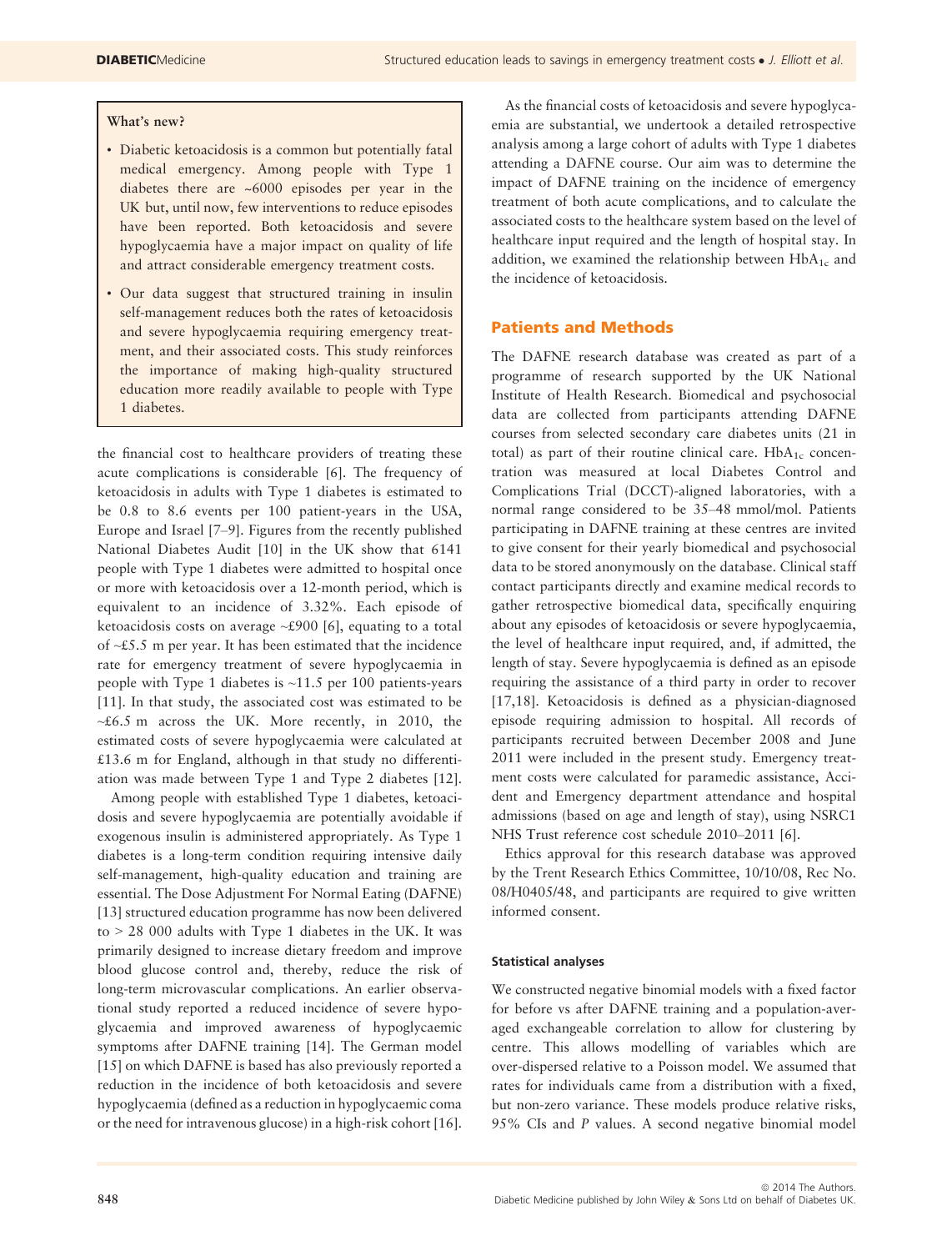with an interaction between the covariate for duration of diabetes and the fixed factor for before vs after DAFNE training was fitted to see if the relationship between ketoacidosis and duration of diabetes was different after the training course. In the same manner, a model with  $HbA_{1c}$ as the covariate was used to determine if the relationship between ketoacidosis and  $HbA_{1c}$  was altered before and after DAFNE training.

For binary data, logistic models with a fixed factor for before vs after DAFNE with a population-averaged exchangeable correlation to allow for clustering on centre were used. These models produce odds ratios, 95% CIs and P values. Models were fitted using spss version 19, and the plots were performed in R (http://cran.r-project.org/). For both types of data, a  $P$  value <0.05 was considered to indicate statistical significance.

## Results

Records from 1651 patients [49.6% women, baseline mean (SD) age 39.4 (13.7) years, mean (range) duration of diabetes 16.5 (0–65) years] were identified and, of these, 939 (57%) had paired HbA<sub>1c</sub> concentration and severe hypoglycaemia data at baseline and at first annual follow-up. In order to exclude any episodes of ketoacidosis experienced at diagnosis, only participants with a duration of diabetes of  $\geq$ 2 years at baseline were included in the ketoacidosis analyses ( $n = 864$ ). The mean (SD) time to collection of first follow-up data was 388 (48) days. At this follow-up, the mean (SD)  $HbA_{1c}$  concentration had decreased from 71 (17) mmol/mol  $[8.7 (1.5)\%]$  to 69 (16) mmol/mol  $[8.4 (1.5)\%]$ , mean (SD) difference of -3 (-0.2), (95% CI: -3 [-0.3] to -2 [-0.2],  $P < 0.001$ ). The participants excluded because of insufficient data at follow-up were slightly younger, and had shorter diabetes duration, higher  $HbA_{1c}$  concentrations and more episodes of severe hypoglycaemia and ketoacidosis. Similar proportions of those included/excluded were women (Table 1).

The number and type of events requiring emergency treatment with healthcare input in the 12 months before and after DAFNE training are summarized in Table 2. In the year before DAFNE training, 41 participants (4.7%) with paired data experienced a total of 57 episodes of ketoacidosis requiring admission to hospital, compared with 18 participants (2.1%) reporting 22 episodes in the year after DAFNE training. This represents a 56% reduction in the number of people experiencing ketoacidosis over the course of 1 year (odds ratio=0.42, 95% CI: 0.25 to 0.71,  $P = 0.001$ ). The number of individuals with multiple episodes of ketoacidosis also decreased by 73% from 11 (1.3%) to 3 (0.3%; odds ratio = 0.28, 95% CI: 0.10 to 0.79,  $P = 0.017$ ). The estimated relative risk for ketoacidosis before vs after DAFNE was 0.39 (95% CI: 0.23 to 0.65), P < 0.001, reduced from 0.07 to 0.03 episodes per patient per year; therefore, participants had a 61% reduced risk of an episode of ketoacidosis after DAFNE training compared with before the training.

In participants with paired data, at baseline, those with a history of ketoacidosis requiring admission within the preceding 12 months, when compared with those without an episode, were younger [34.4 (SD 11.6) vs 41.7 (SD 13.7) years, difference of -7.2 (95% CI: -11.5 to -3.0),  $P = 0.001$ ] and had a shorter duration of diabetes [12.3 (SD 7.7) vs 19.2 (SD 13.1) years, difference -6.8 (95% CI: -10.9 to -2.8),  $P = 0.001$ , but there was no gender difference between the two groups [56.1 vs 50.9% female, difference 5.2% (95% CI: -10.8 to 21.2),  $P = 0.517$ . Using a negative binomial model, the relative risk of ketoacidosis in those with at least one ketoacidosis episode at baseline compared with those with no ketoacidosis at baseline was estimated as 9.35 (95% CI: 2.75 to 31.75). Individuals experiencing ketoacidosis in the 12 months before DAFNE training had a significantly higher  $HbA_{1c}$  concentration compared with the remainder of the cohort: mean (SD) 88 (22) mmol/mol [10.3 (2.0)%] vs 71 (16) mmol/mol [8.6 (1.4)%], mean (SD) difference 18 [(1.6); 95% CI: 13 (1.2) to 23 (2.1), P < 0.001]. Likewise, when the whole baseline dataset was analysed, those individuals with a history of ketoacidosis within the previous 12 months had significantly higher  $HbA_{1c}$  concentrations: mean (SD) 87 (20) mmol/mol [10.1 (1.8)%] vs 72 (17) mmol/mol [8.7 (1.5)%], difference 15 [(1.4); 95% CI: 11 (1.1) to 19 (1.7);  $P < 0.001$ ].

Table 1 Demographics of participants included in the analysis, compared with those excluded as lost to follow-up

|                                               | Mean (SD) baseline values       |                                 |                    |              |                              |
|-----------------------------------------------|---------------------------------|---------------------------------|--------------------|--------------|------------------------------|
|                                               | Subjects included:<br>$n = 939$ | Subjects excluded:<br>$n = 712$ | Difference (SD)    | 95% CI       | P value of<br>the difference |
| $HbA_{1c}$ concentration, mmol/mol            | 71 (17)                         | 75 (19)                         | 3(0.3)             | 2, 5         | < 0.001                      |
| $HbA_{1c}$ concentration,%                    | 8.7(1.5)                        | 9.0(1.7)                        | (2 (0.2), 5 (0.5)) | 0.2, 0.5     |                              |
| Age, years                                    | 41.0(13.6)                      | 37.7(13.3)                      | $-3.2$             | $-4.5, -1.9$ | < 0.001                      |
| Gender, % female                              | 47.2                            | 51.4                            | 4.2                | $-0.7, 9.1$  | 0.087                        |
| Duration of diabetes, years                   | 17.4(13.4)                      | 15.5(11.6)                      | $-1.9$             | $-3.1, -0.7$ | 0.002                        |
| Rate of severe hypoglycaemia/<br>patient/year | 0.82                            | 1.25                            | $1.53*$            | 1.39, 1.69   | < 0.001                      |
| Rate of ketoacidosis/patient/year             | 0.07                            | 0.12                            | $1.80*$            | 1.29, 2.52   | 0.001                        |

 $©$  2014 The Authors. Diabetic Medicine published by John Wiley & Sons Ltd on behalf of Diabetes UK. 849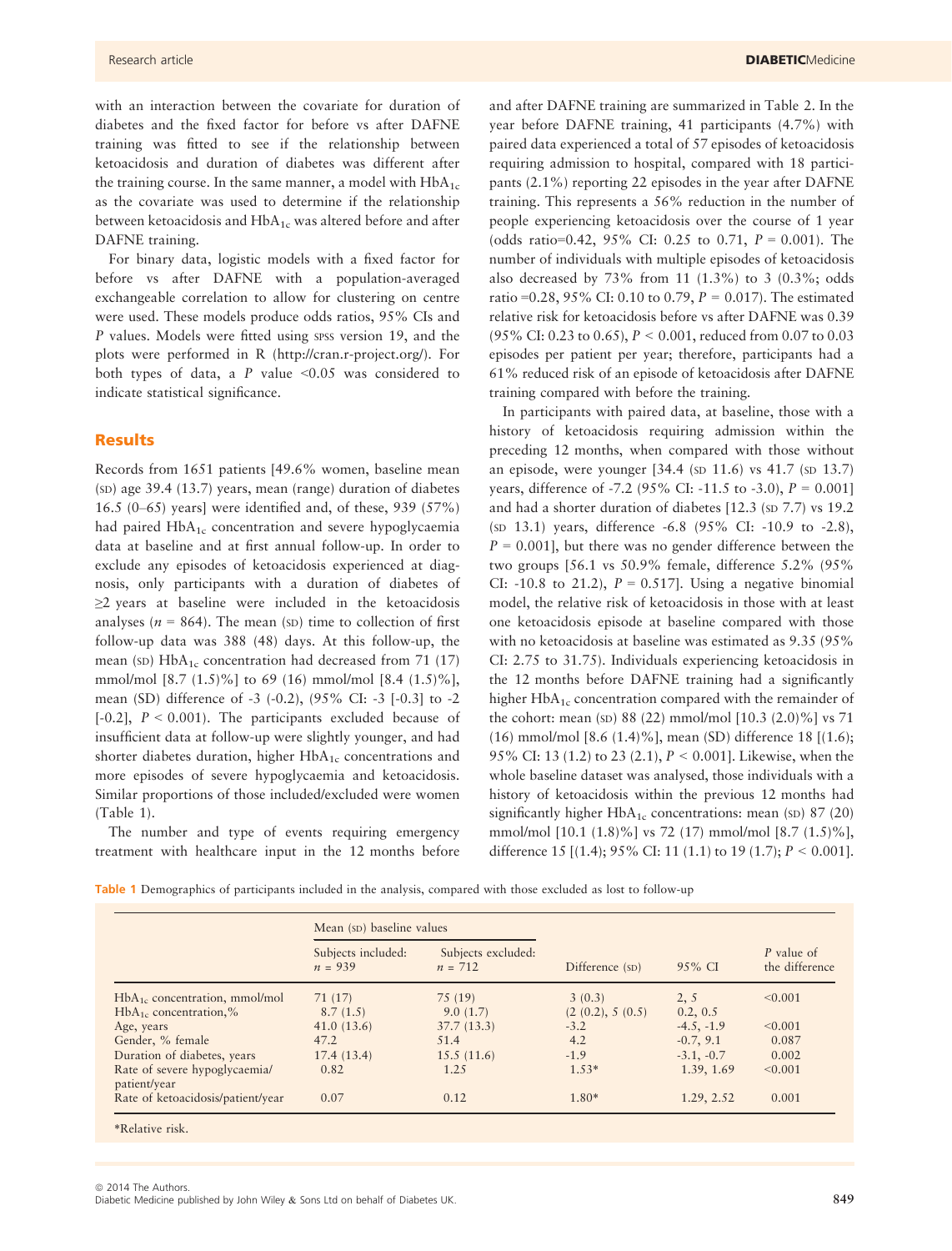Table 2 Number of episodes of severe hypoglycaemia and ketoacidosis in the 12 months before compared with the 12 months after Dose Adjustment For Normal Eating training

|                                                                                        | <b>Before DAFNE</b><br>training (baseline) |          |      | 12 months after<br>DAFNE training |         | Absolute | *Relative risk | P value<br>of the    |            |
|----------------------------------------------------------------------------------------|--------------------------------------------|----------|------|-----------------------------------|---------|----------|----------------|----------------------|------------|
|                                                                                        | Total                                      | Range    | Rate | Total                             | Range   | Rate     | risk           | $(95\% \text{ CI})$  | difference |
| Admissions for ketoacidosis                                                            | 57                                         | $0 - 3$  | 0.07 | 22                                | $0 - 3$ | 0.03     | $-0.04$        | 0.39<br>(0.23, 0.65) | < 0.001    |
| Nights spent in hospital as a result of ketoacidosis                                   | 210                                        | $0 - 17$ | 0.24 | 67                                | $0 - 9$ | 0.08     | $-0.16$        | 0.32<br>(0.19, 0.54) | < 0.001    |
| Admissions for severe hypoglycaemia                                                    | 30                                         | $0 - 2$  | 0.03 | 10                                | $0 - 2$ | 0.01     | $-0.02$        | 0.33<br>(0.17, 0.64) | 0.001      |
| Nights spent in hospital as a result of hypoglycaemia                                  | 80                                         | $0 - 21$ | 0.09 | 21                                | $0 - 8$ | 0.02     | $-0.07$        | 0.32<br>(0.20, 0.54) | < 0.001    |
| Episodes requiring paramedics                                                          | 167                                        | $0 - 6$  | 0.18 | .51                               | $0 - 5$ | 0.05     | $-0.13$        | 0.30<br>(0.19, 0.46) | < 0.001    |
| Episodes requiring Accident and Emergency<br>department attendance                     | 53                                         | $0 - 5$  | 0.06 | 20                                | $0 - 3$ | 0.02     | $-0.04$        | 0.37<br>(0.15, 0.90) | 0.029      |
| Episodes requiring both paramedics and Accident<br>and Emergency department attendance | 52                                         | $0 - 5$  | 0.06 | <sup>18</sup>                     | $0 - 3$ | 0.02     | $-0.04$        | 0.34<br>(0.13, 0.89) | 0.028      |

DAFNE, Dose Adjustment For Normal Eating.

\*Negative binomial models with a fixed factor for before vs after DAFNE with a population-averaged exchangeable correlation to allow for clustering on centre were used for data which are counts. These models produce relative risks, 95% CIs and P values.

Within our cohort, the estimated relative annual risk of an episode of ketoacidosis for a 1-mmol/mol increase in  $HbA_{1c}$ concentration was 1.06 (1.88 for a 1% increase [95% CI: 1.05 (1.65) to 1.07 (2.13);  $P < 0.001$ ]; therefore for every 1-mmol/mol unit increase in  $HbA_{1c}$  concentration, the risk of a ketoacidosis episode increased by 6% (88% for a 1% increase). In our model, the equations for an episode of ketoacidosis dependent on HbA<sub>1c</sub> before DAFNE training, equation 1, and after DAFNE training, equation 2, are shown below, where  $HbA_{1c}$  is expressed in mmol/mol. This is shown graphically in Fig. 1 (shaded areas indicate 95% CI bands).

- Equation 1 =  $exp(-7.385 + 0.058 \times HbA_{1c})$
- Equation 2 =  $exp(-8.178 + 0.058 \times HbA_{1c})$

The interaction between the fixed factor for before vs after DAFNE training and the covariate for  $HbA_{1c}$  was not significant ( $P = 0.483$ ); therefore, the increase in risk of ketoacidosis with increased  $HbA_{1c}$  concentration was the same before and after DAFNE.

The estimated relative risk of ketoacidosis for a 1-year increase in diabetes duration was 0.96, (95% CI: 0.94 to 0.98); therefore, for every 1-year increase in duration, the risk of a ketoacidosis hospital admission decreased by 4% and, for every 5-year increase in duration, the risk of a ketoacidosis hospital admission decreased by 20%. In our model, the equation for a ketoacidosis hospital admission dependent on duration of diabetes before DAFNE training is shown as equation 3, and after DAFNE training, as equation 4, below. This is shown graphically in Fig. 2 (shaded areas indicate 95% CI bands).

- Equation 3 =  $exp(-2.006 0.045 \times duration)$
- Equation 4 =  $exp(-2.952 0.045 \times duration)$



FIGURE 1 Effect of  $HbA_{1c}$  concentration on rates of ketoacidosis admissions before and after Dose Adjustment For Normal Eating training.

The total number of nights spent in hospital as a result of ketoacidosis was 210 in the 12 months before DAFNE training and 67 in the following 12 months, (relative risk 0.32 (95% CI: 0.19 to 0.54)  $P < 0.001$ ). The number of patients admitted with hypoglycaemia ( $P < 0.001$ ), requiring paramedic assistance  $(P < 0.001)$ , and/or requiring Accident and Emergency department attendance  $(P = 0.029)$  were all significantly reduced. Likewise, the total number of nights spent in hospital as a result of hypoglycaemia fell from 80 to 21 ( $P < 0.001$ ). Within this cohort there were no deaths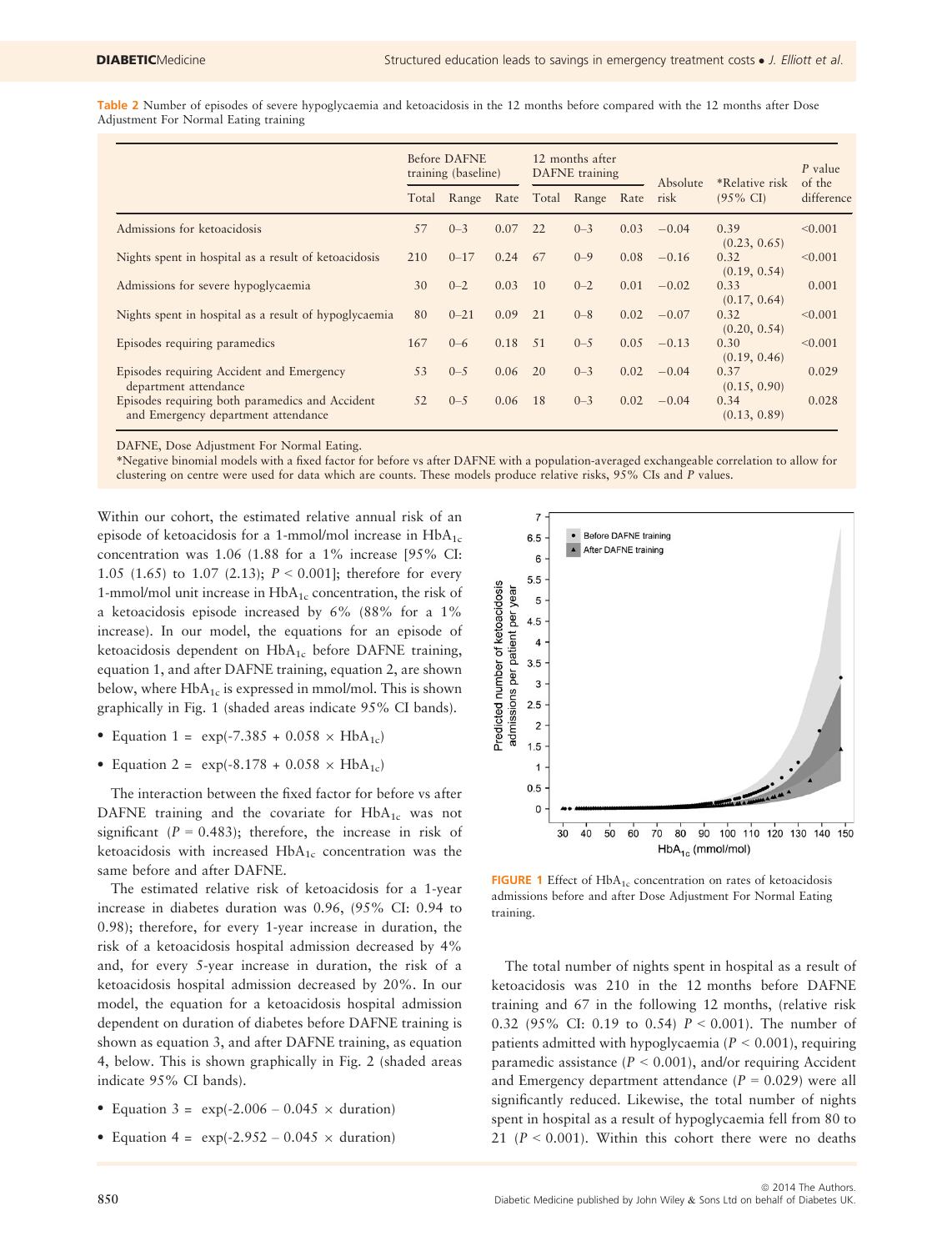attributable to ketoacidosis or hypoglycaemia. The costs of all diabetes emergency care are shown in Table 3. In the 12 months before DAFNE training, the total cost of emergency treatments for ketoacidosis and severe hypoglycaemia in this cohort was £119,470, compared with £42,947 in the 12 months after DAFNE training. This represents a 64% reduction in costs and a saving of £81 per participant over 1 year. For comparison, the cost of a DAFNE course is on



FIGURE 2 Effect of duration of diabetes on rates of ketoacidosis admissions before and after Dose Adjustment For Normal Eating training.

average £359 per participant [19]. Just over half the savings (51%) were as a result of fewer ketoacidosis admissions, and the remainder were attributable to the combination of treatments for severe hypoglycaemia.

# **Discussion**

In a large-scale cohort of participants in DAFNE training, we have shown that the relative risk of ketoacidosis was reduced by 61% in the year after DAFNE training compared with the year before. This compares favourably with a study reporting the German experience, in which the incidence fell by 55% [16], particularly as that study was conducted in individuals at high risk of ketoacidosis, who had experienced two or more episodes in the year before training. Second to a history of ketoacidosis, the most important reported factor predicting ketoacidosis is higher  $HbA_{1c}$  concentration [8,9,20]. In the present cohort, those experiencing an episode of ketoacidosis did have significantly higher  $HbA_{1c}$  concentrations than the remainder of the cohort. We calculated that for every 1-mmol/mol unit increase in  $HbA_{1c}$ , there was a 6% increased risk of an episode of ketoacidosis (88% for a 1% increase). This relationship was unchanged by the impact of DAFNE training, although the overall incidence was markedly reduced. The substantial reduction in risk of ketoacidosis occurred despite only a modest fall in overall  $HbA_{1c}$ concentration. The improvement in ketoacidosis incidence may be attributable to greater participant understanding of the pathogenesis of ketoacidosis and its management, as this is an integral component of the curriculum. For example, training in relation to sickness management includes guid-

|                                                                  | Number of episodes        |                          | Unit cost of           | Total emergency treatments costs |                          |  |
|------------------------------------------------------------------|---------------------------|--------------------------|------------------------|----------------------------------|--------------------------|--|
|                                                                  | 12 months<br>before DAFNE | 12 months<br>after DAFNE | emergency<br>treatment | 12 months<br>before DAFNE        | 12 months<br>after DAFNE |  |
| Emergency treatment for ketoacidosis                             |                           |                          |                        |                                  |                          |  |
| Length of stay $= 1$ night                                       | 8                         | 5                        | £405.57*               | £3,244.56                        | £2,027.85                |  |
| Length of stay $>1$ night                                        | 49                        | 17                       | £1,176.53*             | £57,649.97                       | £20,001.01               |  |
| Total cost of ketoacidosis treatments                            |                           |                          |                        | £60,894.53                       | £22,028.86               |  |
| Hypoglycaemia in patients <70 years of age                       |                           |                          |                        |                                  |                          |  |
| Length of stay $= 1$ night                                       | 16                        | 5                        | £385.00                | £6,160.00                        | £1,925.00                |  |
| Length of stay $>1$ night                                        | 7                         | 3                        | £1,177.00              | £8,239.00                        | £3,351.00                |  |
| Hypoglycaemia in patients >70 years of age                       |                           |                          |                        |                                  |                          |  |
| Length of stay $=1$ night                                        | $\mathbf{0}$              | $\mathbf{1}$             | £418.00                | £0.00                            | £418.00                  |  |
| Length of stay $>1$ night                                        | $\mathbf{1}$              | $\mathbf{1}$             | £1,657.00              | £1,657.00                        | £1,657.00                |  |
| Hypoglycaemia requiring:                                         |                           |                          |                        |                                  |                          |  |
| Paramedic assistance                                             | 167                       | 51                       | £222.48                | £37,154.13                       | £11,346.47               |  |
| Accident and Emergency department<br>attendance and no admission | 24                        | 10                       | £110.85                | £2,660.36                        | £1,108.48                |  |
| Accident and Emergency department<br>attendance and admission    | 29                        | 10                       | £93.28                 | £2,705.04                        | £932.77                  |  |
| Total cost of hypoglycaemia treatments                           |                           |                          |                        | £58,575.53                       | £20,918.72               |  |
| Total cost of emergency treatments                               |                           |                          |                        | £119,470.06                      | £42,947.58               |  |
| Mean cost of emergency treatments / patient                      |                           |                          |                        | £127.23                          | £45.74                   |  |

Table 3 Costs of emergency treatment in the 12 months before and after attendance of a Dose Adjustment For Normal Eating training course

DAFNE, Dose Adjustment For Normal Eating.

\*All episodes occurred in patients <70 years of age.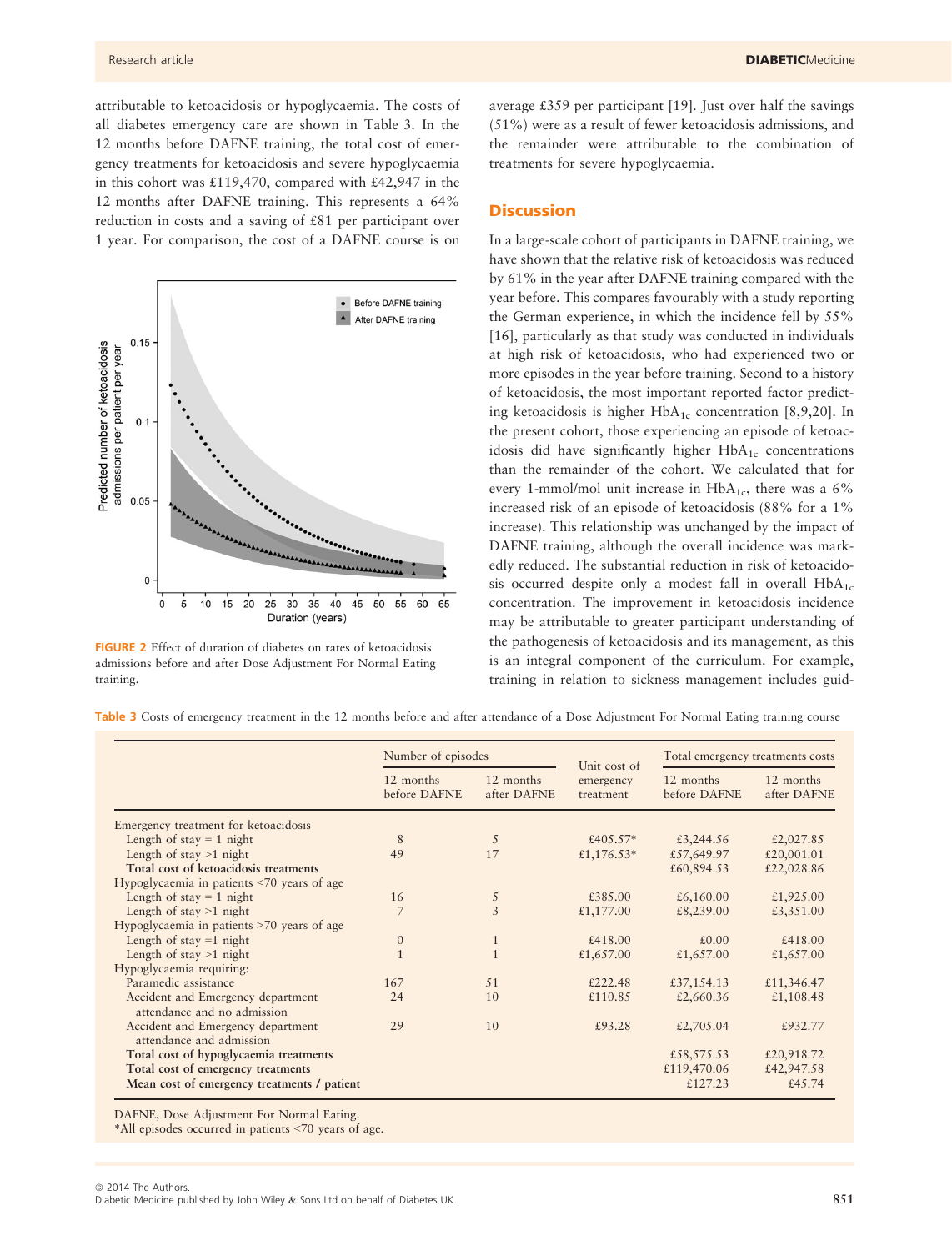ance on when to take supplemental insulin doses at 10 or 20% of usual total daily insulin dose, based on blood glucose and blood or urine ketone levels. In addition, our data confirm that those with a longer duration of diabetes are less likely to experience an episode of ketoacidosis; in this cohort, for each 5-year increase in duration, the risk of ketoacidosis was reduced by 20%. We excluded episodes of ketoacidosis at presentation of newly diagnosed Type 1 diabetes.

In recent years in the UK, efforts have been made to improve the management of ketoacidosis by providing national guidelines [21] and by developing diabetes specialist inpatient teams to decrease lengths of stay and improve patient safety [22,23]. Detailed data on the incidence of ketoacidosis and the effect of these changes on admission rates are lacking. Structured diabetes education is now a national standard, although access remains patchy [24]. In researching the effectiveness of the DAFNE programme, we have attempted to follow the Medical Research Council guidance for the evaluation of complex interventions, and the present study was conducted as an evaluated roll-out [25]. The recently published National Diabetes Audit [10] states that 'there is an imperative to reduce ketoacidosis everywhere', but published reports of interventions designed to reduce episodes of ketoacidosis are relatively scarce. One strategy used in young adults in Australia, after-hours telephone support, reported a reduction in ketoacidosis admissions of one-third [20]. Amongst adolescents, intensive home-based family therapy has been shown to reduce ketoacidosis admissions in one centre in the USA, with some of the costs offset by reductions in admissions [26].

Based on the latest National Diabetes Audit data, the annual cost of ketoacidosis admissions is £5.5 m. As a result of reduced incidence of ketoacidosis in the present cohort, expenditure on ketoacidosis admissions was decreased by 64%; thus, the potential for cost saving across the UK is considerable. The cost of providing emergency care for severe hypoglycaemia to adults with Type 1 diabetes includes not only inpatient expenditure, but also paramedic and Accident and Emergency assistance costs. The total cost to the NHS for people with Type 1 diabetes is likely to be in the region of  $\sim$ £6.5 m [11]. The number of paramedic call-outs, Accident and Emergency department attendances and hospital admissions for the treatment of severe hypoglycaemia were all significantly reduced in the year after DAFNE training, compared with the year before. We have also calculated that the total cost of emergency treatment of hypoglycaemia was reduced by 64% in this cohort, in the year after DAFNE training.

While this work has demonstrated significant reductions in episodes of ketoacidosis and hypoglycaemia, and associated costs, there are some important limitations. It is possible that those participants excluded from the analysis because of incomplete data collection at follow-up may not have fared so well, although at baseline they had higher rates of both ketoacidosis and severe hypoglycaemia. The data were

collected retrospectively and so recording of events may have been incomplete. As with any observational study, in the absence of a control group we cannot assume that the benefits achieved were solely as a result of the DAFNE intervention. In addition, we do not know how representative this cohort is in comparison with the population of people with Type 1 diabetes as a whole within the UK, for example, in terms of socioeconomic status, physical and mental health. A strength of the present study is the large number of unselected patients in whom data was collected during routine clinical care. The annual rates of ketoacidosis and severe hypoglycaemia after DAFNE training may be overestimated by 6% as the mean follow-up was slightly longer than 1 year (388 as opposed to 365 days). In addition, at baseline we do not know the accuracy with which patients have recalled events over the preceding year; however, there is evidence to show that severe hypoglycaemic events are recalled accurately by patients up to 1 year [27], and both severe hypoglycaemia and ketoacidosis events were corroborated by review of medical notes. As follow-up data are collected annually, in the future we aim to determine whether the reductions in requirement for emergency treatment (and the cost savings) are sustained beyond the first year. It is noteworthy that we have only considered the direct emergency costs associated with ketoacidosis and severe hypoglycaemia. Other indirect costs, such as loss of work productivity and increased use of blood glucose monitoring strips, are associated both with severe hypoglycaemia and non-severe hypoglycaemia [28,29]; thus, the overall cost savings reported in the present paper are likely to be underestimates of the true costs of these adverse events as a whole.

In conclusion, admissions as a result of ketoacidosis and the frequency of severe hypoglycaemia requiring healthcare professional assistance are significantly reduced after DAFNE skills training. In routine clinical care, the benefits of structured training in flexible intensive insulin therapy include not only improvements in glycaemic control and quality of life [13,14,30] but also substantial reductions in episodes of ketoacidosis, severe hypoglycaemia and emergency treatment costs.

#### Funding sources

This article discusses independent research funded by the National Institute for Health Research under its Programme Grants for Applied Research scheme (RP-PG-0606-1148).

#### Competing interests

None declared.

#### Acknowledgements

The study sponsor was Sheffield Teaching Hospitals NHS Foundation Trust and all components of the study were